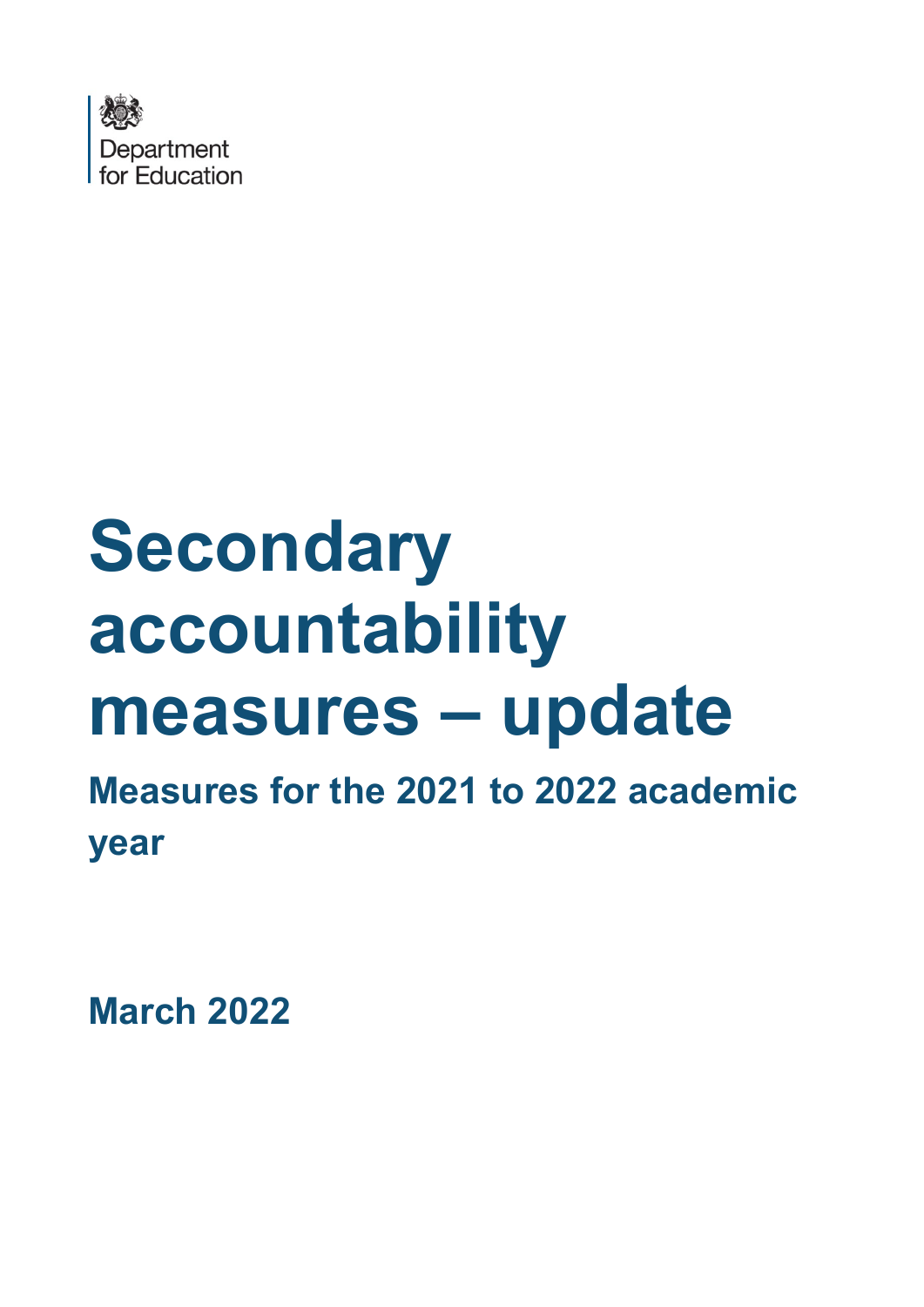# **Contents**

| Summary                                                                                                    | 3              |
|------------------------------------------------------------------------------------------------------------|----------------|
| Expiry or review date                                                                                      | 3              |
| Who is this publication for?                                                                               | 3              |
| Introduction                                                                                               | 5              |
| Calculating key stage 4 performance measures in 2021/22                                                    | 6              |
| Early entries from 2019/20 and 2020/21                                                                     | 6              |
| Technical Awards and unit grades achieved in 2019/20 and 2020/21                                           | $\overline{7}$ |
| EBacc entry and attainment measures                                                                        | $\overline{7}$ |
| Attainment in English and maths measures                                                                   | 8              |
| Early entries from 2019/20 and 2020/21 and re-entries in 2021/22                                           | 8              |
| Science pathways                                                                                           | 9              |
| Changes to the KS2 baseline for calculating Progress 8                                                     | 10             |
| Annex A: worked examples of methodology for calculating Progress 8 and Attainment 8                        |                |
|                                                                                                            | 12             |
| Progress 8/Attainment 8 - 2021/22 methodology                                                              | 12             |
| Progress 8/Attainment 8 - 2018/19 methodology                                                              | 13             |
| Annex B: worked example of 2021/22 methodology for calculating EBacc measures                              | 14             |
| Annex C: worked example of 2021/22 methodology for calculating Attainment in English<br>and maths measures | 16             |
| Annex D: worked examples of science pathways in 2021/22 measures                                           | 17             |
| Science pathways example 1                                                                                 | 17             |
| Science pathways example 2                                                                                 | 18             |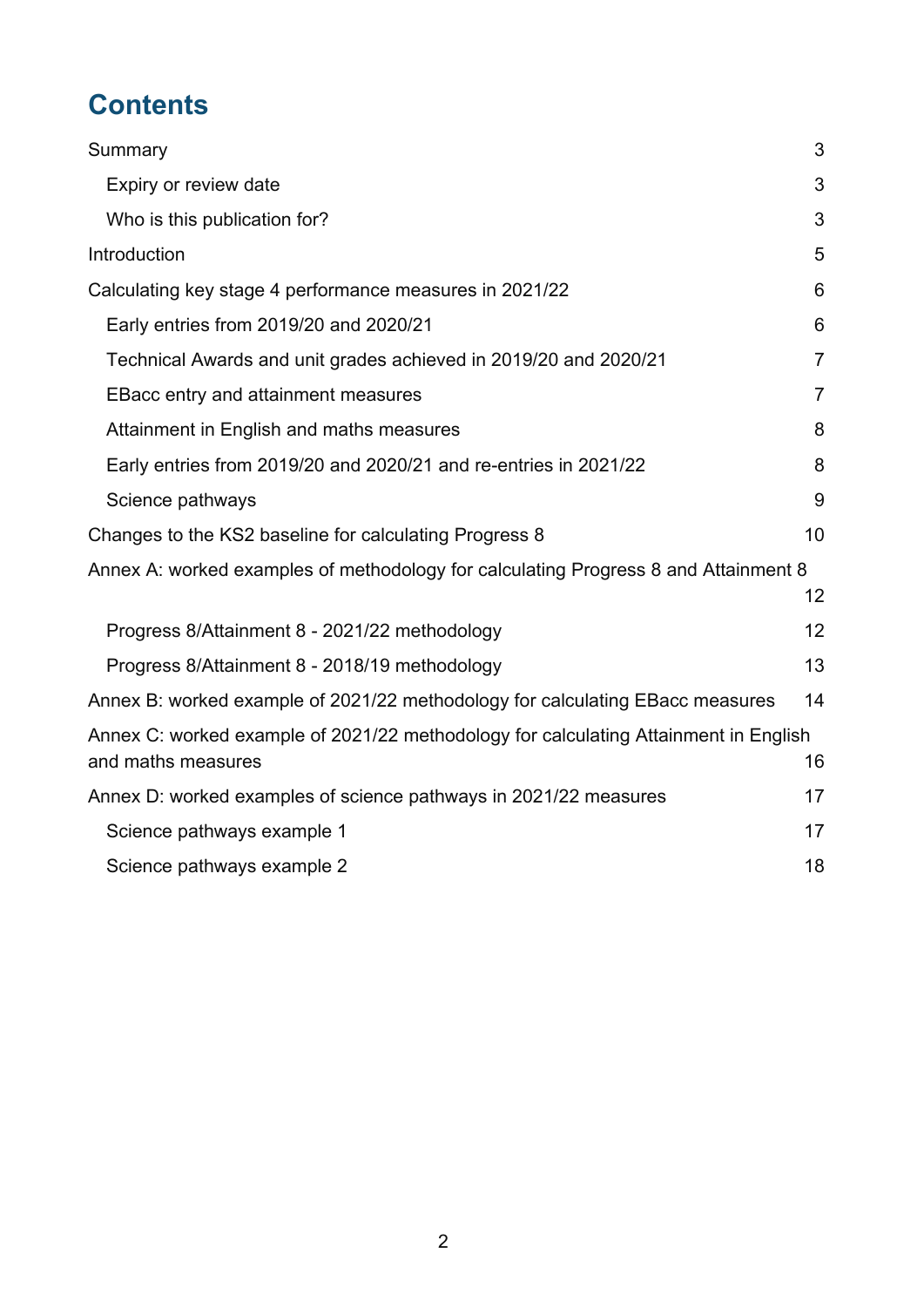# <span id="page-2-0"></span>**Summary**

This update sets out our intended approach to the usual suite of key stage 4 (KS4) school and college performance measures in the 2021/22 academic year.

KS4 measures for 2021/22 will be affected by qualification results from 2020 and 2020/21 not being included. We have made adjustments to the methodology designed to minimise the impact of gaps in data for schools and colleges.

Progress 8 will also have changes to its baseline, as key stage 2 (KS2) outcomes have been reported as scaled scores instead of national curriculum levels since 2016. We intend to take a broadly similar approach to calculating Progress 8 using KS2 scaled scores as in previous years.

This update sets out the following:

- how we will calculate KS4 performance measures for 2021/22, including how we will use 1) early entries from 2019/20 and 2020/21 and 2) unit grades achieved in Technical Awards in 2019/20 and 2020/21 in KS4 performance measures for 2021/22;
- further clarification on EBacc entry and attainment measures, attainment in English and maths measures, early entries and re-entries in 2021/22 and science pathways; and
- changes to the KS2 baseline for Progress 8 from 2021/22, following the introduction of KS2 scaled scores in 2016, and how we define low, middle and high prior attainment at KS4 using KS2 scaled scores.

This update should be read alongside the secondary accountability quidance issued in February 2020, when KS4 revised data for 2018/19 was published.

## <span id="page-2-1"></span>**Expiry or review date**

We plan to update the full secondary accountability quidance document in autumn 2022, incorporating the changes set out in this update.

## <span id="page-2-2"></span>**Who is this publication for?**

This guidance is for:

- senior leaders working in secondary schools and trusts, including maintained schools, academies, alternative provision, free schools and special schools;
- independent schools or colleges with 14-16 provision seeking information on secondary accountability measures;
- governors and trustees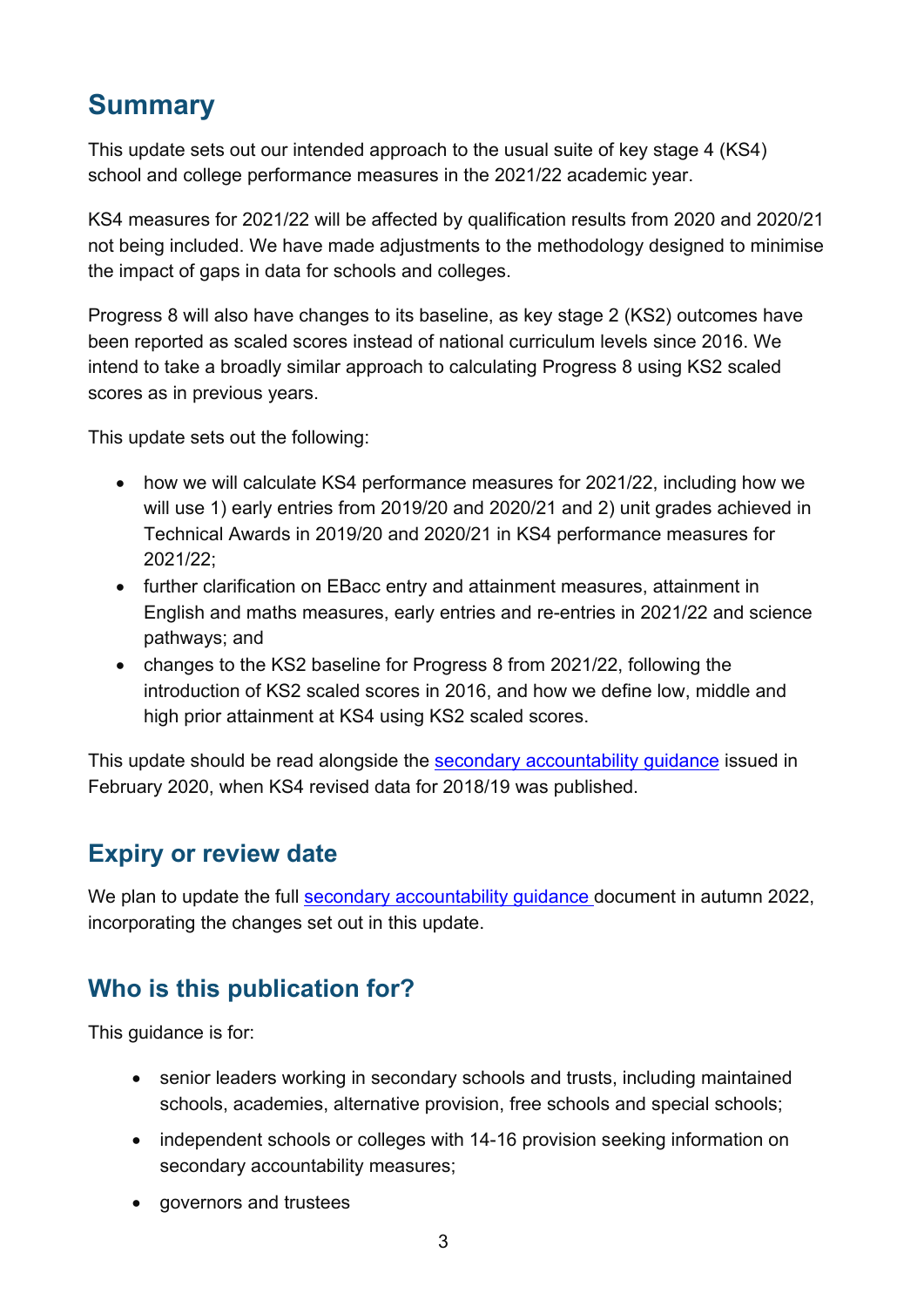• local authorities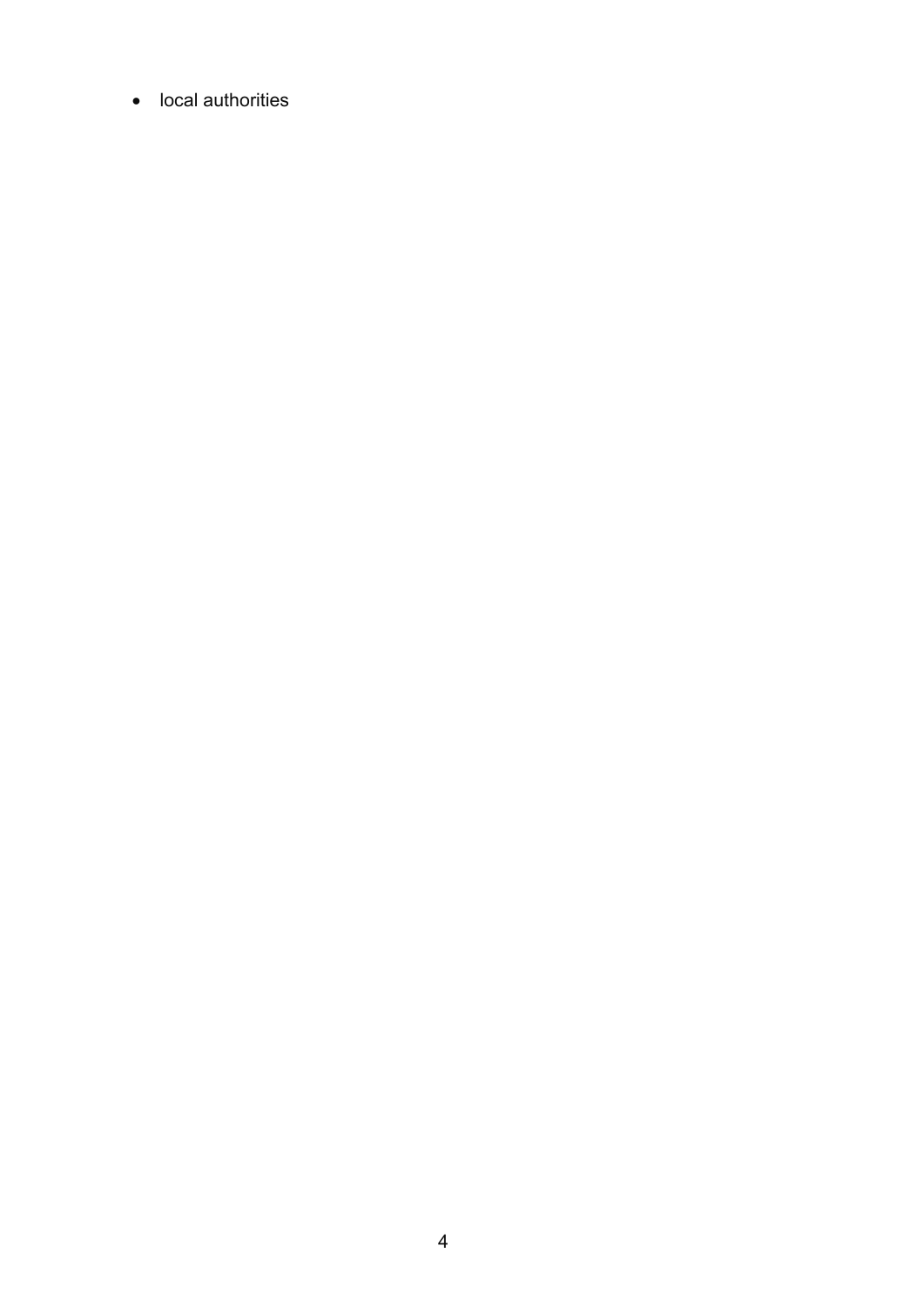# <span id="page-4-0"></span>**Introduction**

Most exams and assessments did not take place in the 2019/20, or 2020/21 academic years, due to the impact of COVID-19. We did not publish school or college level results data in performance tables in autumn 2020 or autumn 2021, and we have been clear that this data will not be used to hold schools and colleges to account. We have also stated that we will not use qualification grades achieved in 2020 or in the 2020/21 academic year in future performance measures.

It is government policy that exams and assessments for GCSEs, AS and A levels (as well as for vocational and technical qualifications) should go ahead in summer 2022. In July 2021 we [announced](https://www.gov.uk/government/publications/coronavirus-covid-19-school-and-college-performance-measures) that, as we plan for exams to go ahead, we will publish results from qualifications achieved in 2021/22 on the [Compare School and College Performance](https://www.compare-school-performance.service.gov.uk/schools-by-type?step=default&table=schools®ion=all-england&for=secondary)  [website](https://www.compare-school-performance.service.gov.uk/schools-by-type?step=default&table=schools®ion=all-england&for=secondary) (often known as the 'school and college performance tables'), using our normal suite of KS4 accountability measures, as far as that is possible.

We recognise the uneven impact on schools and colleges of the pandemic, and will ensure clear messages are placed on performance tables to advise caution when considering the 2021/22 data. This will include strongly discouraging all users of the data from drawing comparisons with performance data from previous years. We will also advise caution when comparing a school's performance with national or local authority averages, or with other schools.

We will also provide KS4 data to Ofsted to go in the Inspection Data Summary Report (IDSR) to inform inspection activity under the Quality of Education judgement, for example, on the impact of curriculum decisions. Inspectors will be clear that 2021/22 data is not comparable with earlier years and aware of the caveats on the data due to the changes to the methodology outlined in this document and the uneven impact of the pandemic on pupils and schools. Inspectors will be sensitive in their use of this data.

We intend to produce and publish KS4 Multi-Academy Trust (MAT) level performance measures for 2021/22. These will include, for the first time at MAT level, Attainment 8 and Attainment in English and maths at grade 5 and above. We intend to apply the adapted methodology set out below for school level measures when we calculate MAT measures (as MAT measures are based on school level measures), so the information in this guidance is relevant for MAT measures. [Guidance for MAT measures currently in](https://www.gov.uk/government/statistics/multi-academy-trust-performance-measures-at-ks4-2018-to-2019)  [performance tables](https://www.gov.uk/government/statistics/multi-academy-trust-performance-measures-at-ks4-2018-to-2019) is available. Further guidance on MAT measures for 2021/22, and which MATs will be included, will be available in due course.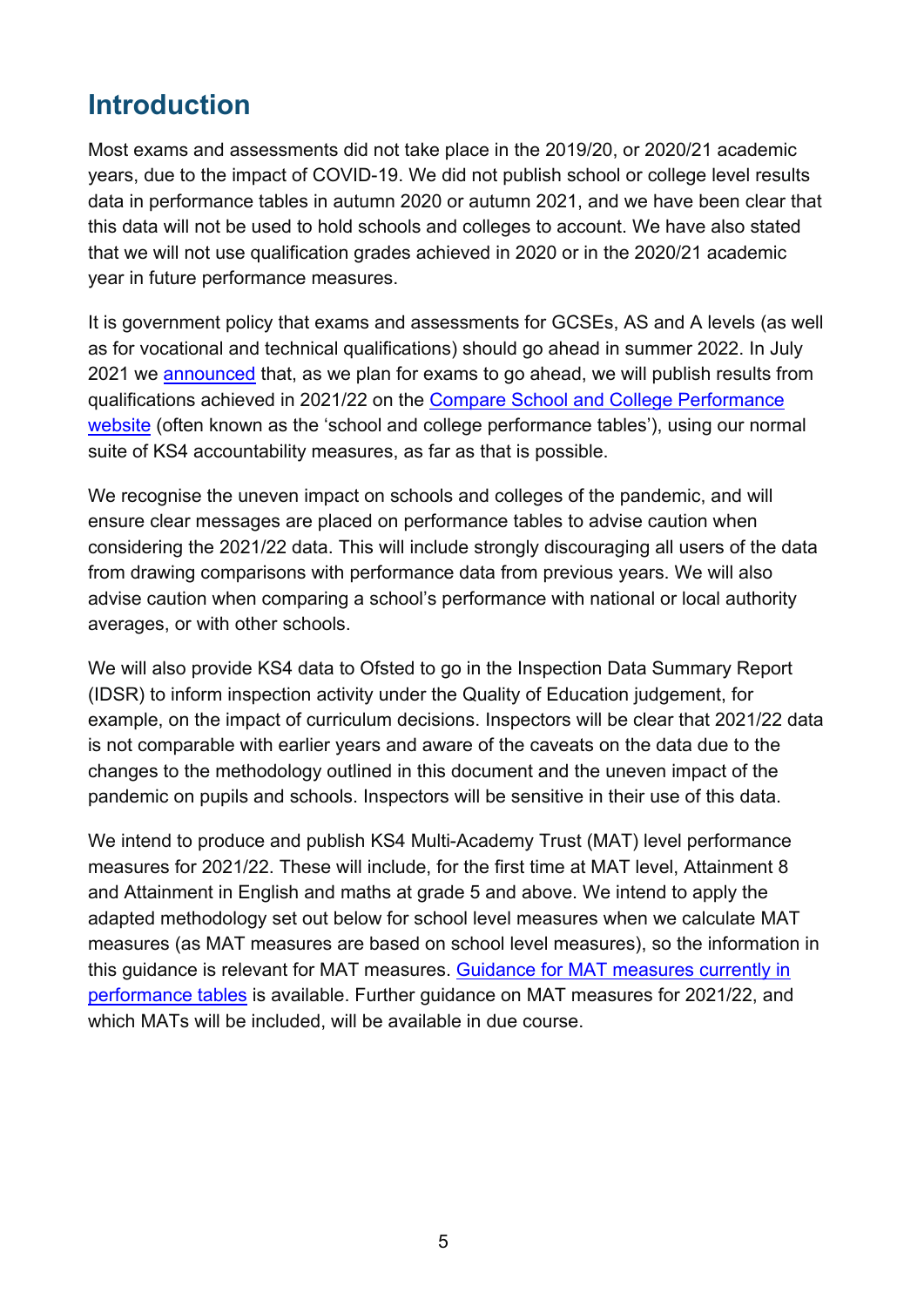# <span id="page-5-0"></span>**Calculating key stage 4 performance measures in 2021/22**

When calculating KS4 performance measures for 2021/22, we will include results from qualifications taken in academic year 2021/22[1](#page-5-2). We will, however, exclude GCSE and AS qualifications taken as part of the extraordinary autumn 2021 examination series. $^2$ Results from qualifications **routinely** offered in autumn that count towards KS4 performance measures, such as technical awards and GCSE English and GCSE maths qualifications, will be included in the 2021/22 KS4 performance measures. The first entry rule $3$  will apply to these qualifications.

## <span id="page-5-1"></span>**Early entries from 2019/20 and 2020/21**

We have made clear that results data from 2020 and 2020/21 will not be used in school and college level performance measures in future years. $4$  In light of this, we need to adjust the methodology for calculating KS4 performance measures in 2021/22 to take account of pupils entered early<sup>[5](#page-5-6)</sup> for qualifications in 2019/20 and 2020/21, who will reach the end of KS4 in 2021/22.[6](#page-5-7) 

It is important to note that the changes to methodology minimise, but cannot eliminate completely, the impact of gaps in data. The approach is the best option available, given our commitment not to use qualification results data from 2020 and 2020/21. We will ensure messages are placed on performance tables to highlight the change in methodology and potential impact on a school's performance measures.

**When calculating KS4 performance measures in 2021/22, we will count entries from 2019/20 and 2020/21, but will only include results from 2021/22.**[7](#page-5-8) A worked example is included in Annex A. This means that, for example, where a pupil has taken

<span id="page-5-2"></span><sup>1</sup> School and college performance measures for 2021/22 will be published in performance tables in October 2022 and January 2023.

<span id="page-5-3"></span><sup>2</sup> The extraordinary autumn 2021 exams were provided solely in response to the cancellation of the summer 2021 exam series, and entry was restricted to students who received a teacher-assessed grade in summer 2021 and to students who, in the opinion of the exam board, would have entered summer 2021 exams had they not been cancelled.

<span id="page-5-4"></span><sup>3</sup> The [first entry rule](https://www.gov.uk/government/news/changes-to-early-entry-at-gcse) is where a pupil's first entry in a particular subject counts towards the school's performance tables.

<span id="page-5-5"></span><sup>4</sup> We will include results from qualifications taken in autumn 2019, as these were pre-pandemic. We will **not** include results from qualifications taken in autumn 2020.

<span id="page-5-6"></span><sup>5</sup> Most commonly when pupils were in year 10 but also in year 9.

<span id="page-5-7"></span><sup>6</sup> We intend to take a similar approach for the smaller number of pupils entered early in 2020/21 who will reach the end of key stage 4 in 2022/23.

<span id="page-5-8"></span><sup>7</sup> We will also count the results of qualifications achieved in autumn 2019 for pupils reaching the end of KS4 in 2021/22, and first entry rules will apply.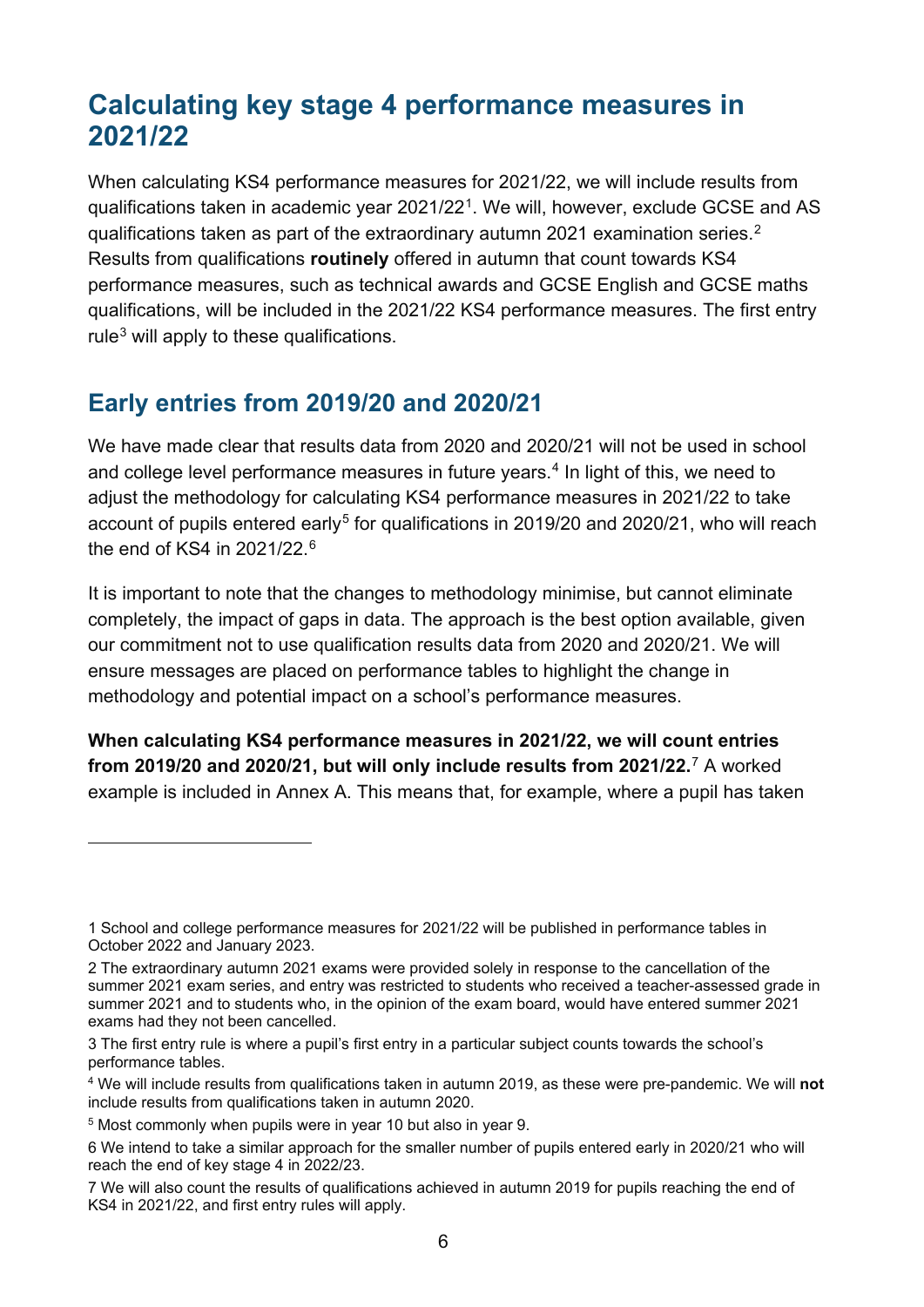GCSE English literature in summer 2021, and GCSE English language in summer 2022, we will count the summer 2021 entry in English literature for the purposes of triggering the double weighting for English in Progress 8 and Attainment 8. However, only the summer 2022 result in English language will count towards the Progress 8 and Attainment 8 scores, regardless of which grade is higher.

## <span id="page-6-0"></span>**Technical Awards and unit grades achieved in 2019/20 and 2020/21**

We will include qualification grades in Technical Awards achieved in 2021/22 in KS4 performance measures for 2021/22 and in future KS4 performance measures, even if some of the constituent units of that qualification were given a grade in 2019/20 or 2020/21 via Centre Assessed Grade, Teacher Assessed Grade or another process, such as remote invigilation or special consideration.

#### <span id="page-6-1"></span>**EBacc entry and attainment measures**

When calculating EBacc entry and attainment measures for 2021/22, we will count entries from 2019/20 and 2020/21, but will only include results from 2021/22.

This means that the EBacc entry measure will reflect early entries made when pupils were in Year 10 or Year 9, as well as entries in year 11, as the measure usually does.

EBacc attainment measures including EBacc Average Point Score (APS), EBacc threshold attainment measures (9-5, 9-4, 9-1) and EBacc value added measures may be impacted by our commitment not to use results from 2020 or 2020/21, as we will only include results from 2021/22.

#### **EBacc entry and attainment measures - example**

If a pupil was entered for GCSE Spanish in summer 2021 and received a teacher assessment grade (TAG), and is entered for the other subjects required for EBacc entry in summer 2022, then the GCSE Spanish entry from summer 2021 would count towards the EBacc entry measure.

Given our previous commitment not to include results from 2020/21 in performance measures, the grade achieved in GCSE Spanish in summer 2021 would not count towards any of the EBacc attainment measures for 2021/22. This would mean that the pupil would not be counted as having achieved a grade 5 or above in all EBacc subjects (even if the summer 2021 result is a grade 5 or above), and their EBacc APS score would be affected as they would not receive a score for the languages pillar. A worked example is included in annex B.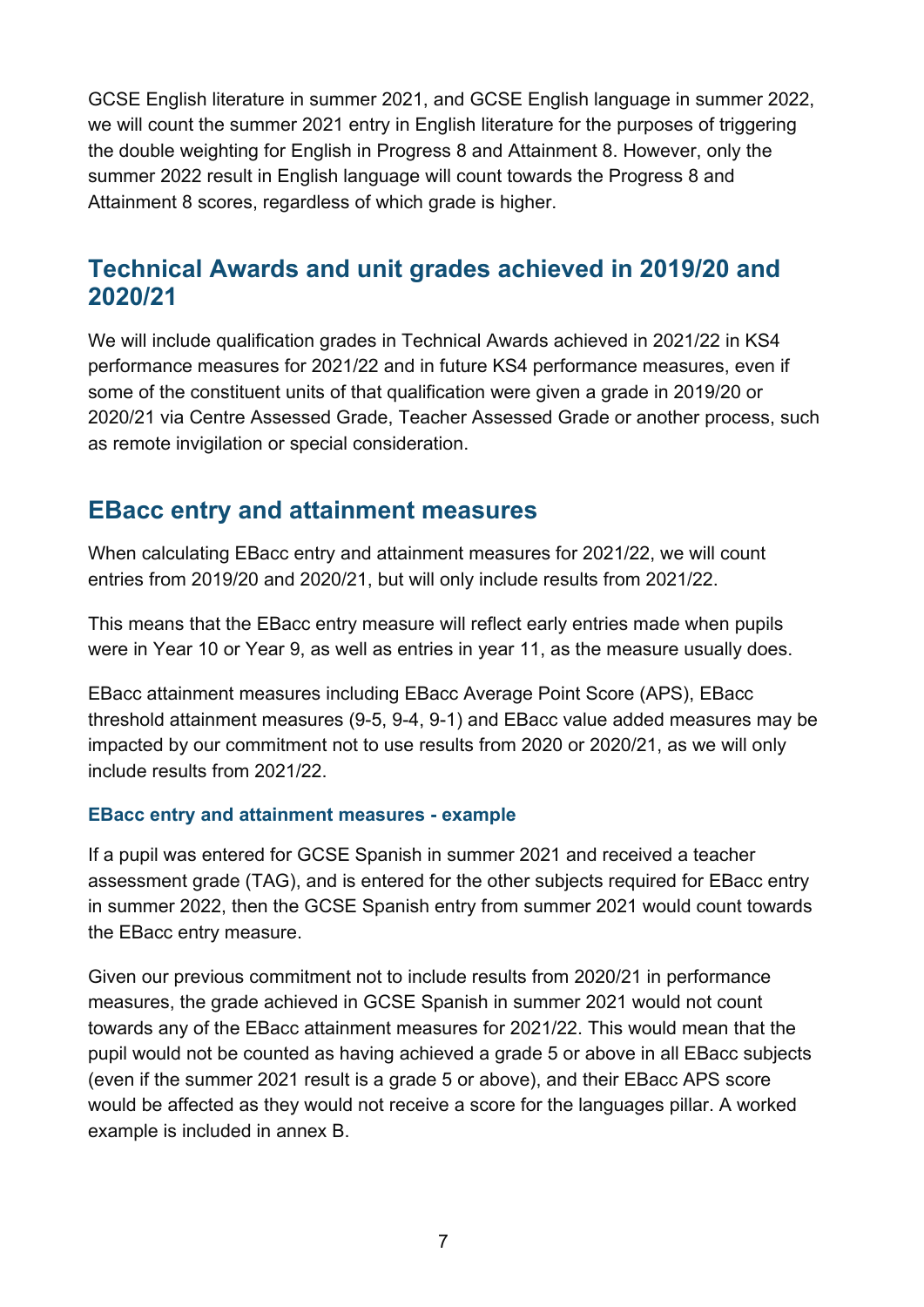## <span id="page-7-0"></span>**Attainment in English and maths measures**

When calculating Attainment in English and maths measures for 2021/22, we will count entries from 2019/20 and 2020/21, but will only include results from 2021/22.

These measures show the proportion of pupils achieving a grade 5 and above and the proportion of pupils achieving a grade 4 and above in GCSE English and maths. A pupil has to achieve the relevant threshold grade in either English literature or English language; there is no requirement to sit both.

#### **Attainment in English and maths measures - example**

If a pupil was entered for GCSE English literature in 2020/21 and received a TAG and for GCSE English language and GCSE maths in 2021/22, then we will count the results from GCSE English language and GCSE maths in 2021/22.

In the event that the pupil achieved a grade 5 in GCSE English literature in 2020/21 and a grade 4 in GCSE English language in 2021/22, this means that their result in 2021/22 would count towards the attainment in English and maths at grade 4 and above, but not towards attainment in English and maths at grade 5 and above (because we would not count the result achieved in GCSE English literature in 2020/21).

If a pupil was entered for GCSE maths in 2020/21 and GCSE English language and/or GCSE English literature in 2021/22, they would count as "entered in both subject areas" but their GCSE maths grade from 2020/21 would not count towards the attainment in English and maths measure at grade 4 and above, or at grade 5 and above in 2021/22.

A worked example is included in annex C.

## <span id="page-7-1"></span>**Early entries from 2019/20 and 2020/21 and re-entries in 2021/22**

Where a pupil has been entered early in a subject in 2019/20 or 2020/21, and is then reentered for the same subject in 2021/22, the first entry rule will apply and the result achieved in the re-entry in 2021/22 will not count towards any KS4 performance measures for 2021/22.

#### **Early entries and re-entries in 2021/22 - example**

If a pupil was entered early for GCSE history in summer 2021 and received a TAG, and is re-entered in summer 2022, the first entry rule will apply. This means that we will count the 2021 entry (but not the result) towards Attainment 8 and Progress 8 and the EBacc entry and attainment measures. The pupil could use the result achieved in the re-entry in 2021/22 for progression purposes (e.g. to meet admissions criteria for further or higher education), but it would not count towards any KS4 performance measures.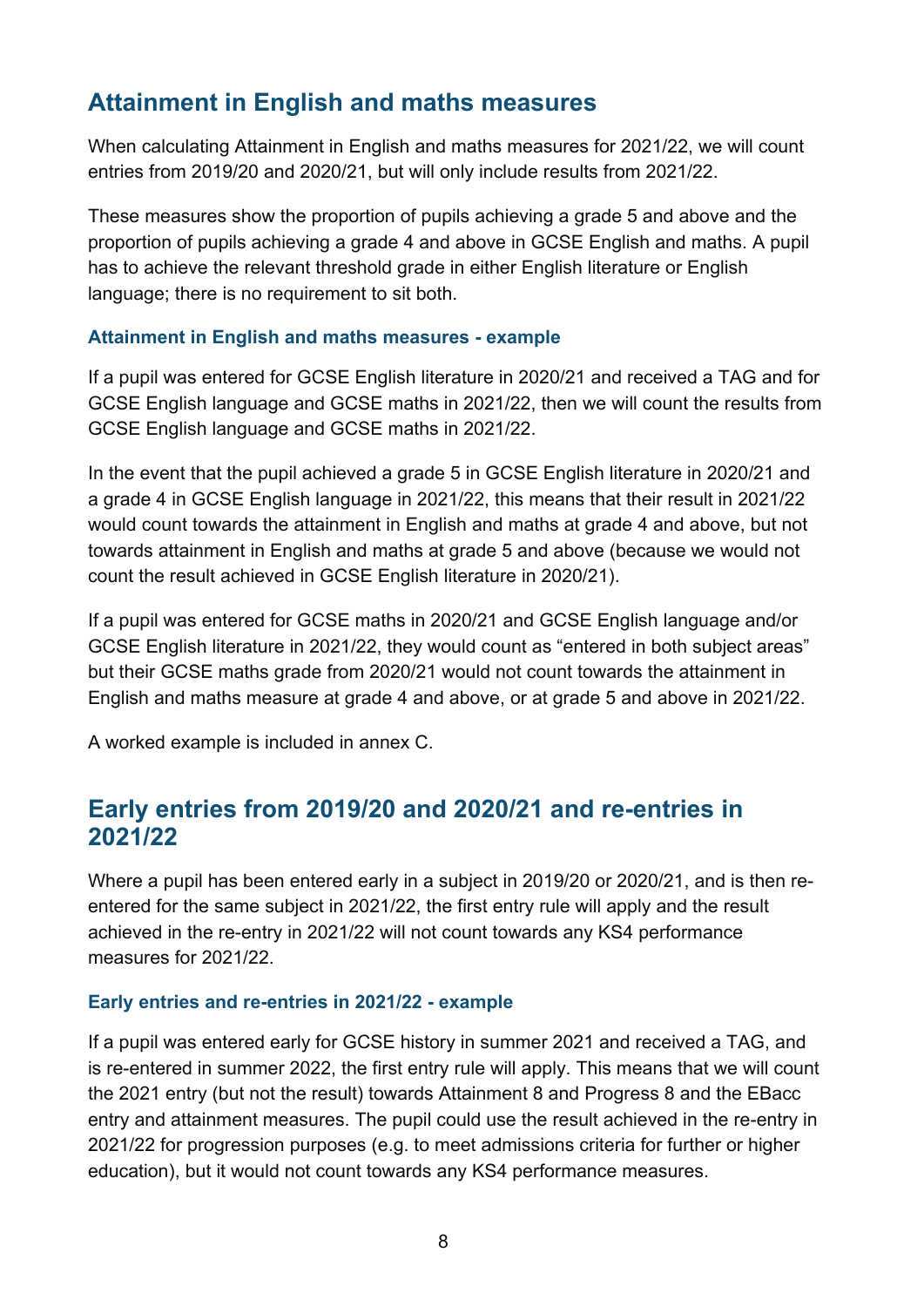## <span id="page-8-0"></span>**Science pathways**

These will operate as set out in the full secondary accountability guidance published in February 2019. Worked examples for 2021/22 measures are included in annex D.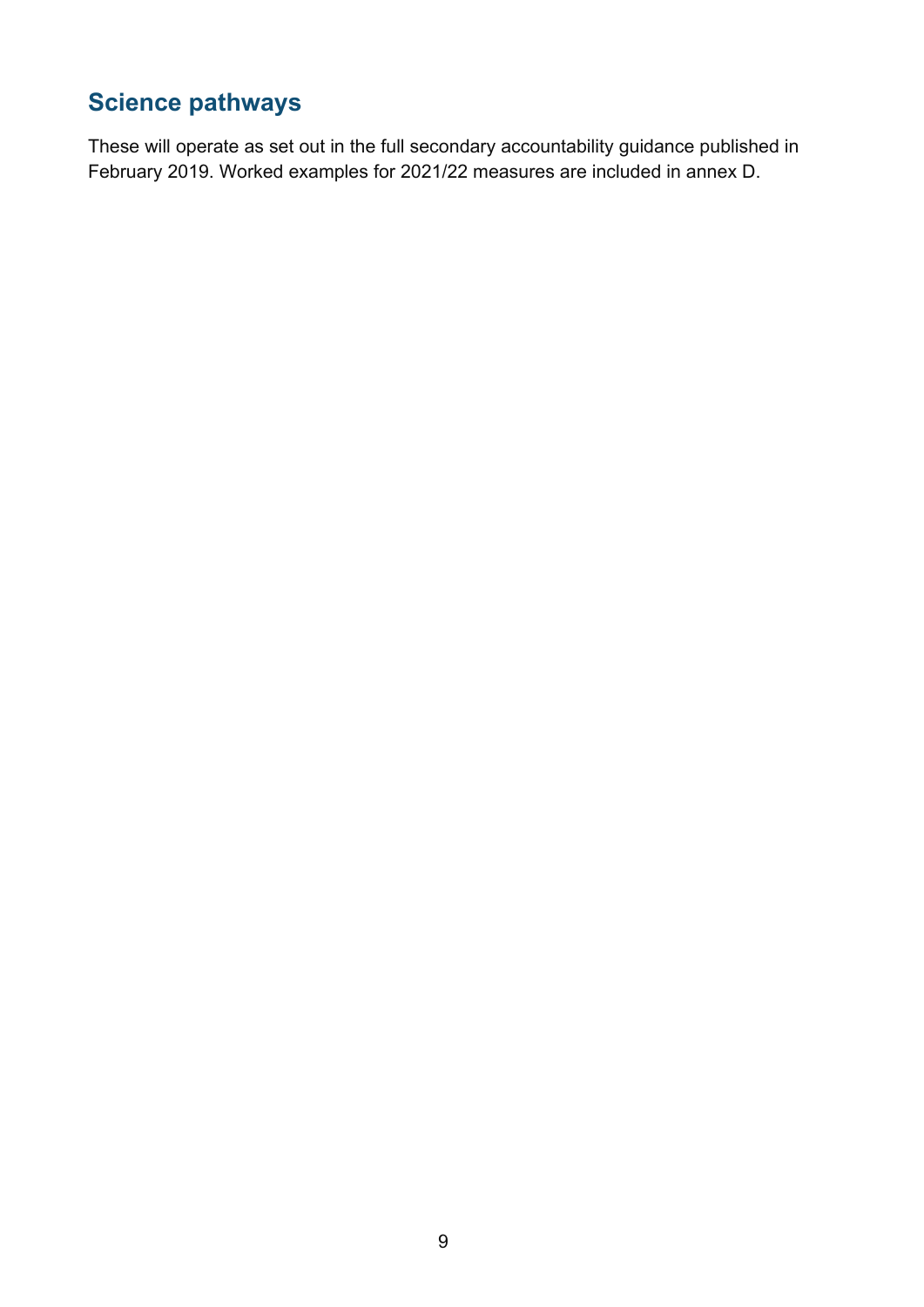# <span id="page-9-0"></span>**Changes to the KS2 baseline for calculating Progress 8**

In 2016, changes were introduced to KS2 national curriculum tests, with pupil outcomes expressed as KS2 scaled scores instead of national curriculum levels. This means we will need to:

- create new Prior Attainment Groups based on KS2 scaled scores to calculate Progress 8 scores (including English, maths, EBacc and 'open' subject breakdowns) and EBacc value added scores for sciences, humanities and languages; and
- amend definitions of low, middle and high prior attainment used in performance tables to reflect KS2 scaled scores.

Most pupils who took national curriculum tests in summer 2016 reached the end of key stage 4 in 2020/21. We did not publish Progress 8 in 2020/21, so many of these changes will come into effect in performance tables for 2021/22. The way we define low, middle and high prior attainment at [KS4](https://www.gov.uk/government/statistics/key-stage-4-performance-2021) using KS2 scaled scores was reflected in KS4 [attainment statistics](https://www.gov.uk/government/statistics/key-stage-4-performance-2021) and accompanying data files published in November 2021.

We have completed initial development work and are confident that much of the methodology for calculating Progress 8 will remain similar to previous years. For example, we plan to continue using pupils' average performance at KS2 across English reading and maths as our measure of prior attainment. We also do not anticipate significant changes to the number of prior attainment groups used in Progress 8.

We anticipate that these changes in methodology are likely to have minimal impact on the distribution of Progress 8 scores. We need to see the full data set for 2021/22 before we will be able to confirm how KS2 scaled scores will be assigned to Prior Attainment Groups, or to confirm Attainment 8 averages. This information will be included in an update of the full [secondary accountability guidance](https://assets.publishing.service.gov.uk/government/uploads/system/uploads/attachment_data/file/872997/Secondary_accountability_measures_guidance_February_2020_3.pdf) in autumn 2022.

When reporting on prior attainment, we define low, middle and high prior attainment at KS4 using KS2 scaled scores as follows:

|                               | Average scaled score in<br>English reading and<br>maths |
|-------------------------------|---------------------------------------------------------|
| Low prior attainers           | Below 100                                               |
| <b>Middle prior attainers</b> | Greater than or equal to<br>100 but less than 110       |
| <b>High prior attainers</b>   | Greater than or equal to<br>110                         |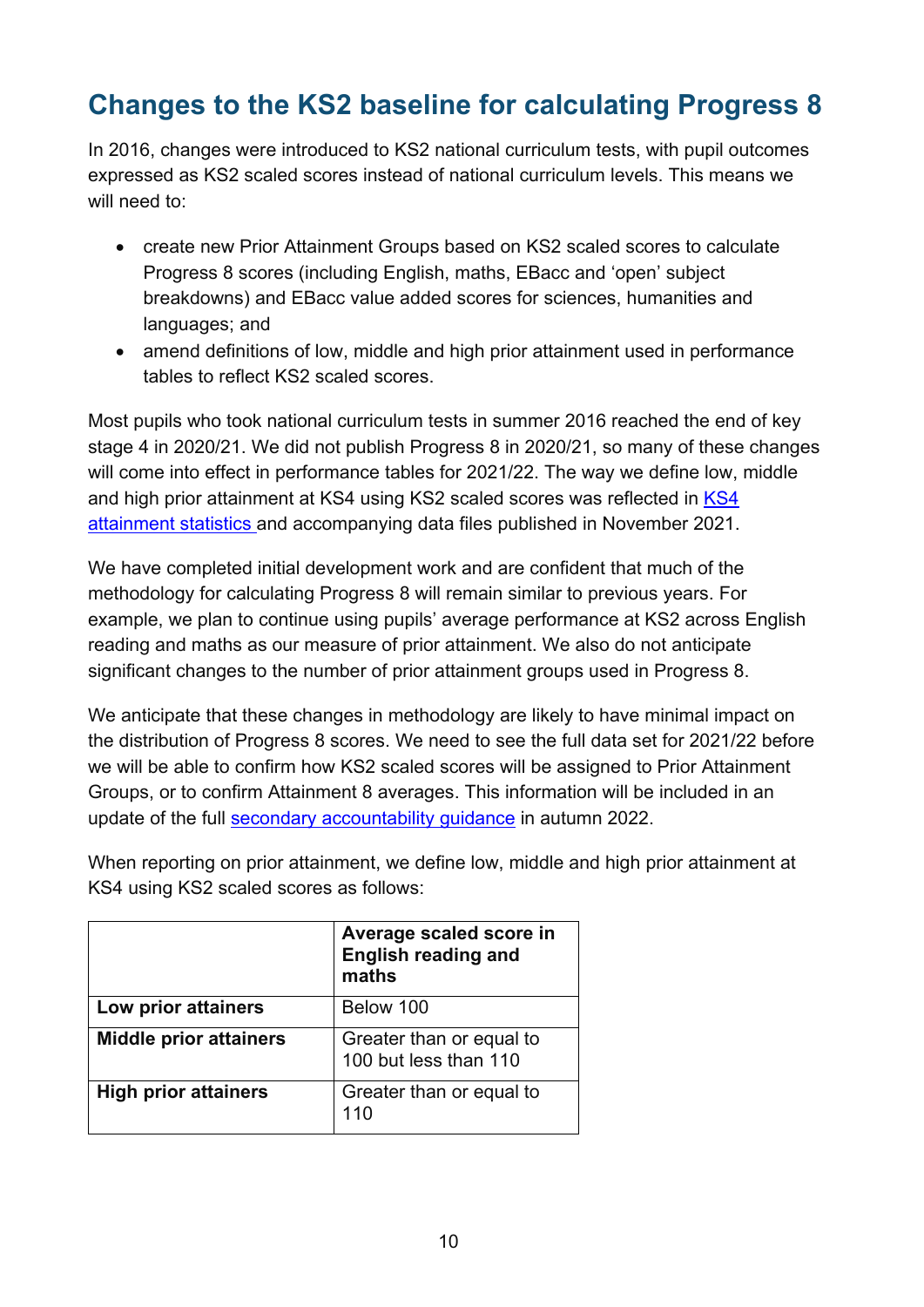Using these definitions changes the percentage of pupils in each group, compared to when prior attainment was defined using national curriculum levels. This is discussed in the [KS4 attainment statistics publication](https://explore-education-statistics.service.gov.uk/find-statistics/key-stage-4-performance-revised/2020-21) (on Explore Education Statistics) published in November 2021 and we expect to see similar patterns in the 2021/22 KS4 measures. We will ensure messages are placed on performance tables to highlight the change.

Pupils working below the standard of the test at KS2 are assigned nominal point scores for the purposes of including them in prior attainment measures. The process used to do this in 2021 to define low, middle and high prior attainment and is described in guidance accompanying the 2021 [KS4 attainment statistics publication.](https://explore-education-statistics.service.gov.uk/find-statistics/key-stage-4-performance-revised/2020-21) We expect to use a similar process when calculating KS4 measures in 2021/22.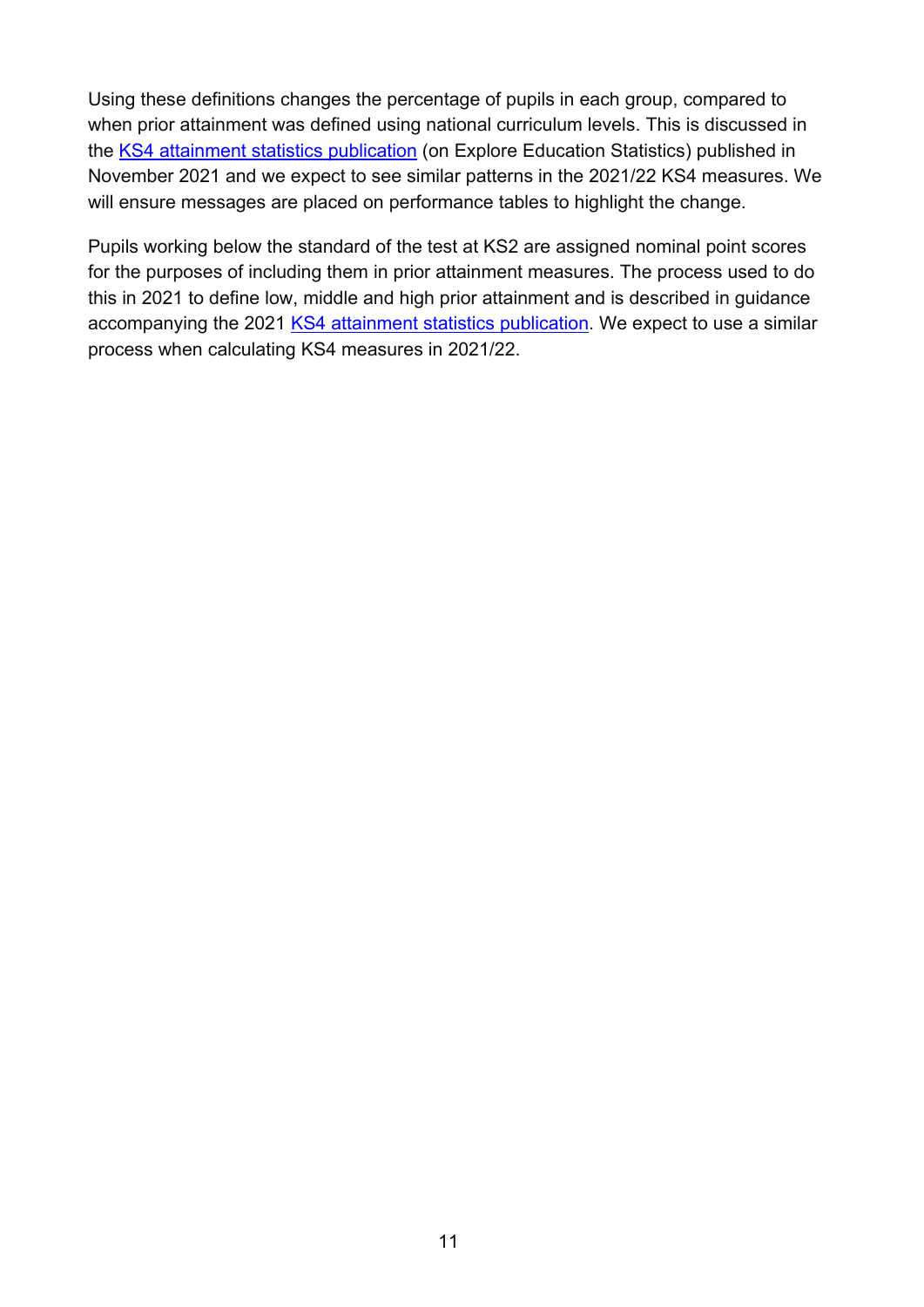# <span id="page-11-0"></span>**Annex A: worked examples of methodology for calculating Progress 8 and Attainment 8**

<span id="page-11-1"></span>**Progress 8/Attainment 8 - 2021/22 methodology**



Poppy has entered GCSE English literature early in year 10 in 2020/21, gaining a grade 7, and GCSE English language in year 11 in 2021/22, gaining a grade 6. The 2020/21 entry in English literature is used to trigger the double weighting for English. In line with the Department's commitment not to use qualification results from 2020/21 in future measures, only the grade 6 in English language gained in 2021/22 would count towards her school's performance measures.

Poppy would be assigned **12 performance table points** for English in Attainment 8/Progress 8 in 2021/22. The English literature grade from 2020/21 would not be included.

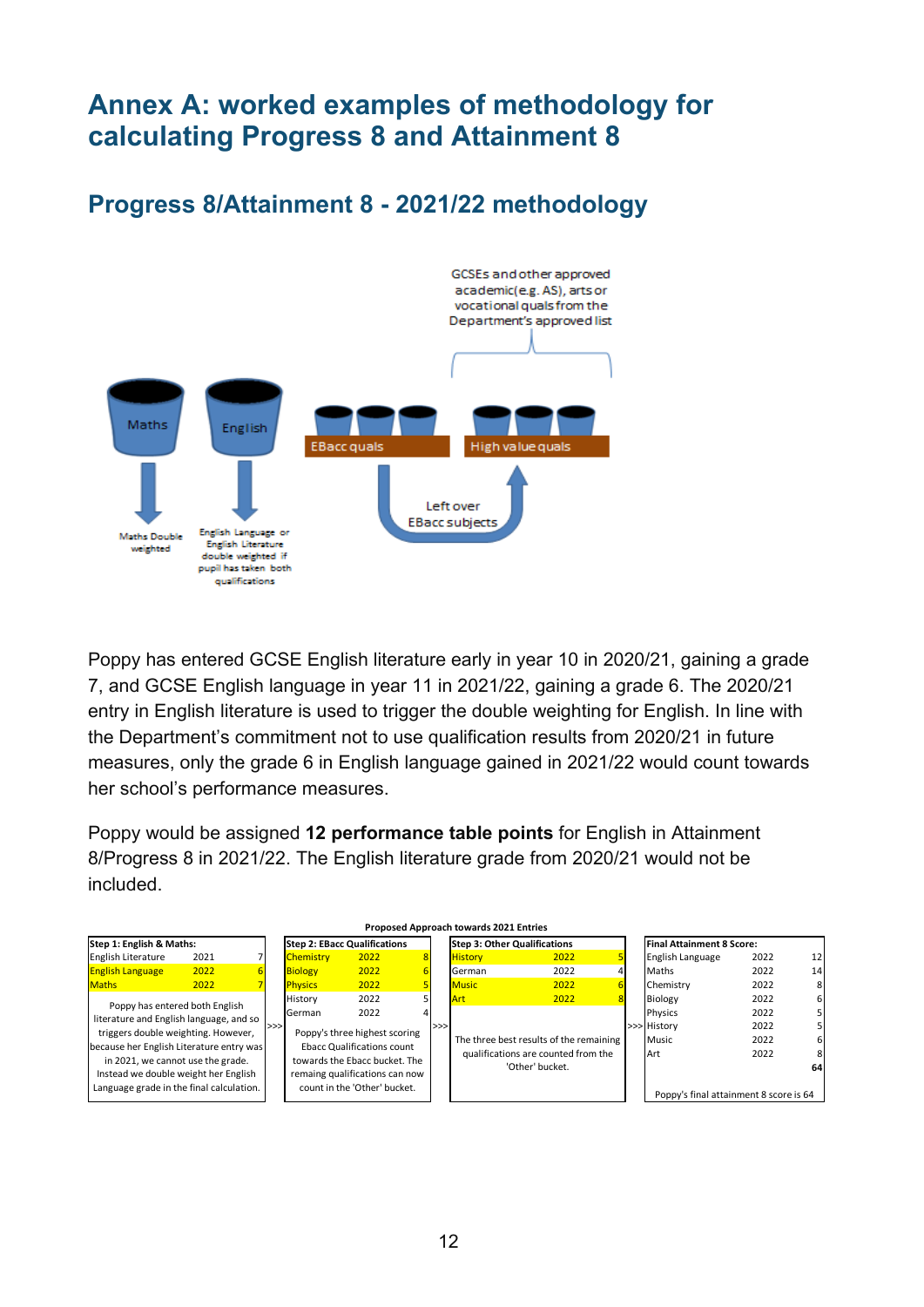## <span id="page-12-0"></span>**Progress 8/Attainment 8 - 2018/19 methodology**

In previous years, the calculation would have been slightly different, as follows.

Poppy enters GCSE English literature early in year 10, gaining a grade 7, and GCSE English language in year 11, gaining a grade 6. The higher of the two grades is double weighted for the English bucket – so Poppy gets **14 performance table points** for English that will count towards her Attainment 8/Progress 8 score. If the English language grade 6 is one of her highest grades, it can count in one of the open buckets (not the EBacc buckets), as a leftover EBacc subject.

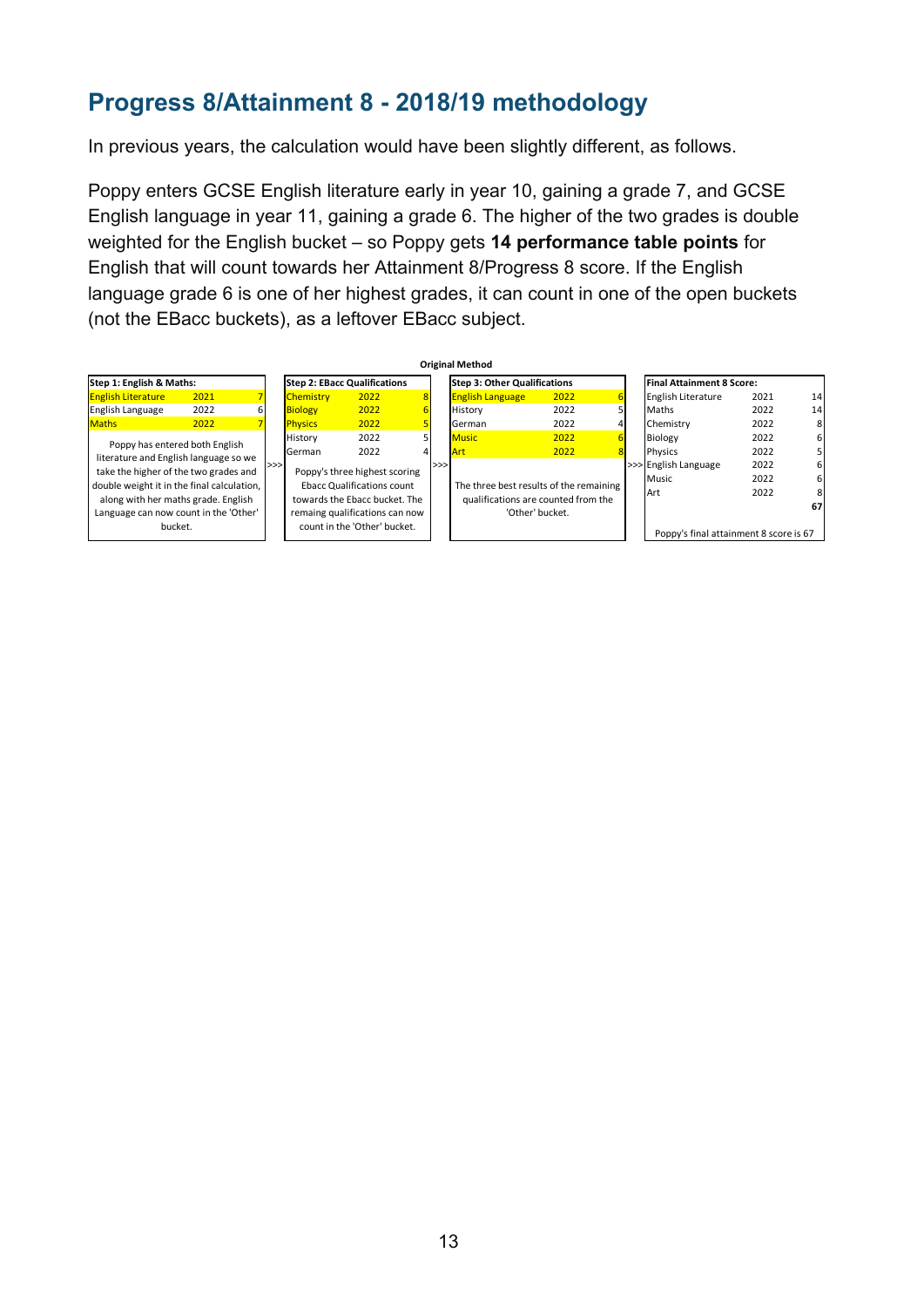# <span id="page-13-0"></span>**Annex B: worked example of 2021/22 methodology for calculating EBacc measures**

Table 1 below sets out how the EBacc APS would be calculated in 2022 for Luke, based on his attainment in EBacc subjects in 2021 and 2022 exam years.

| <b>Exam</b><br><b>Number</b> | Qualification                             | <b>Grade</b>       | <b>Points</b>  | <b>Exam</b><br>year | <b>Exam</b><br>season | <b>Element</b>                                         | <b>Points</b><br>used<br>toward<br><b>EBacc</b><br><b>APS</b> |
|------------------------------|-------------------------------------------|--------------------|----------------|---------------------|-----------------------|--------------------------------------------------------|---------------------------------------------------------------|
| E1                           | <b>GCSE</b><br><b>English</b><br>language | $\overline{7}$     | $\overline{7}$ | 2022                | <b>Summer</b>         | <b>English</b>                                         | $\overline{7}$                                                |
| E <sub>2</sub>               | <b>GCSE</b><br>English<br>literature      | 8                  | $\overline{0}$ | 2021                | Summer                | English                                                | <b>No</b>                                                     |
| E3                           | <b>GCSE maths</b>                         | $\overline{7}$     | $\overline{7}$ | 2021                | <b>Winter</b>         | <b>Maths</b>                                           | $\overline{7}$                                                |
| <b>E4</b>                    | <b>GCSE</b><br>combined<br>science        | 55                 | 10             | 2022                | Summer Science        |                                                        | 10                                                            |
| E <sub>5</sub>               | <b>GCSE</b><br>geography                  | $6\phantom{1}6$    | $6\phantom{1}$ | 2022                |                       | Summer Humanities                                      | $6\phantom{1}6$                                               |
| E <sub>6</sub>               | <b>GCSE</b><br>physical<br>education      | $\overline{7}$     | $\overline{7}$ | 2022                | Summer                | None -<br>does not<br>count<br>towards<br><b>EBacc</b> | <b>No</b>                                                     |
| E7                           | <b>GCSE</b><br>Spanish                    | 9                  | 0              | 2021                | Winter                | Languages                                              | <b>No</b>                                                     |
| E <sub>8</sub>               | <b>GCSE</b><br><b>French</b>              | 8                  | 8              | 2022                |                       | Summer   Languages                                     | 8                                                             |
| E <sub>9</sub>               | <b>GCSE history</b>                       | $\overline{7}$     | 0              | 2021                | Summer                | <b>Humanities</b>                                      | <b>No</b>                                                     |
| E <sub>10</sub>              | <b>BTEC</b> travel<br>and tourism         | <b>Distinction</b> | $\overline{7}$ | 2022                | Summer                | None -<br>does not<br>count<br>towards<br><b>EBacc</b> | <b>No</b>                                                     |

#### **Table 1: EBacc average point score (EBacc APS)**

#### **Total EBacc point score** = E1 + E3 + E4 + E5 + E8

 $= 7 + 7 + 10 + 6 + 8$ = 38 **EBacc average point score (EBacc APS)** =  $38 \div 6 = 6.33$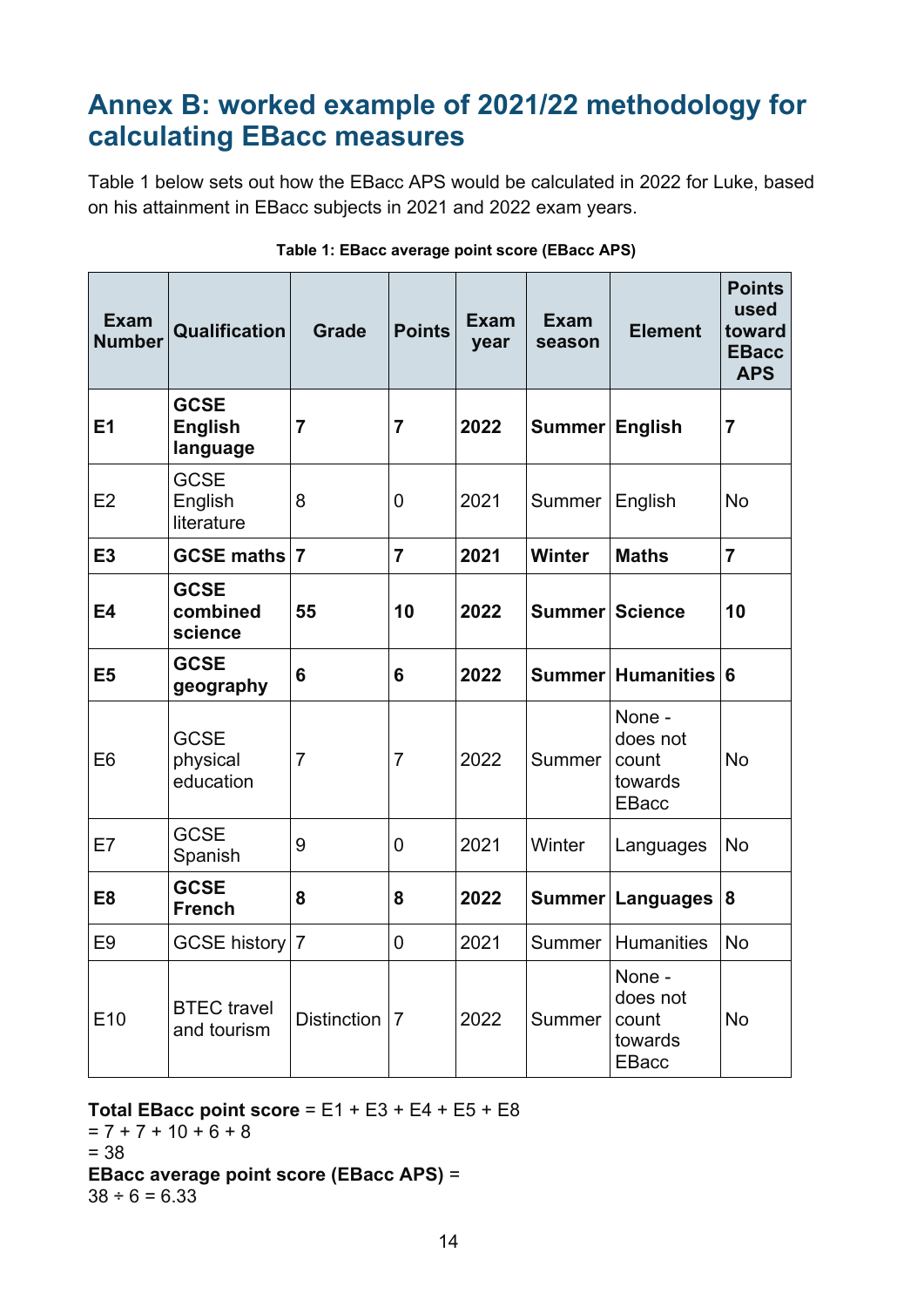Note that any exam from summer of 2021 has its points set to 0.

Therefore, despite Luke achieving a higher grade in GCSE English literature than GCSE English language, the GCSE English language score is the one used in the calculation.

The GCSE maths exam is a 2021 Autumn resit, taken in the winter season, but not classed as an extraordinary resit, so therefore the grade will be counted.

The GCSE Spanish exam is a 2021 Autumn resit, taken in the winter season, but falls into the extraordinary exam series, so the grade will not count.

Note that GCSE French and GCSE Spanish do not discount each other, so the GCSE French result in 2022 can be counted.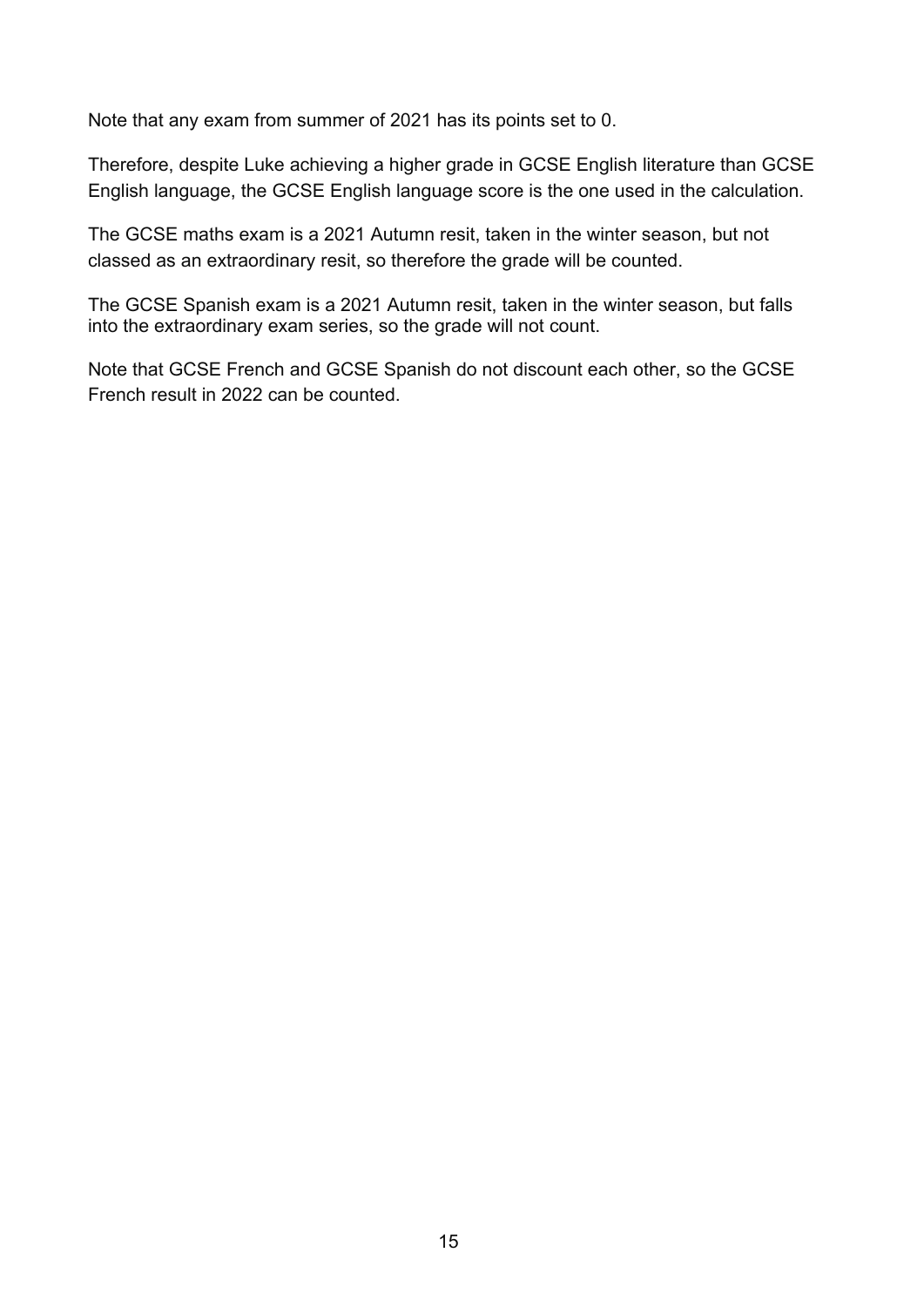# <span id="page-15-0"></span>**Annex C: worked example of 2021/22 methodology for calculating Attainment in English and maths measures**

#### **Table 2:**

| <b>Exam</b><br><b>Number</b> | <b>Qualification</b>           | <b>Grade</b> | <b>Exam</b><br>year | <b>Exam</b><br><b>Season</b> |   | <b>Points Discounted</b> | <b>Achieved 9-5</b> |
|------------------------------|--------------------------------|--------------|---------------------|------------------------------|---|--------------------------|---------------------|
| E1                           | GCSE English 6<br>language     |              | 2021                | Winter                       | 6 | <b>No</b>                | Yes                 |
| E2                           | GCSE English   4<br>literature |              | 2022                | Summer 14                    |   | <b>No</b>                | <b>No</b>           |
| E <sub>3</sub>               | <b>GCSE maths</b>              | 7            | 2021                | Summer 10                    |   | <b>No</b>                | <b>No</b>           |
| E <sub>4</sub>               | <b>GCSE maths</b>              | 8            | 2022                | Summer 10                    |   | Yes                      | <b>No</b>           |

Sumita has taken the above exams relating to English and maths GCSEs.

The GCSE English language exam is a 2021 Autumn resit, taken in the winter season, but not classed as an extraordinary resit, so therefore the grade will count.

Sumita has also re-entered for GCSE maths in 2022, after receiving a TAG in 2021.

The 2021 TAG result cannot be used in 2022 calculations. However, because there is already an entry to GCSE maths in 2021, the 2022 re-entry is still discounted.

So Sumita will receive a score of 0 for her maths element of this measure – and therefore not achieve the 9-5 English and maths measure overall.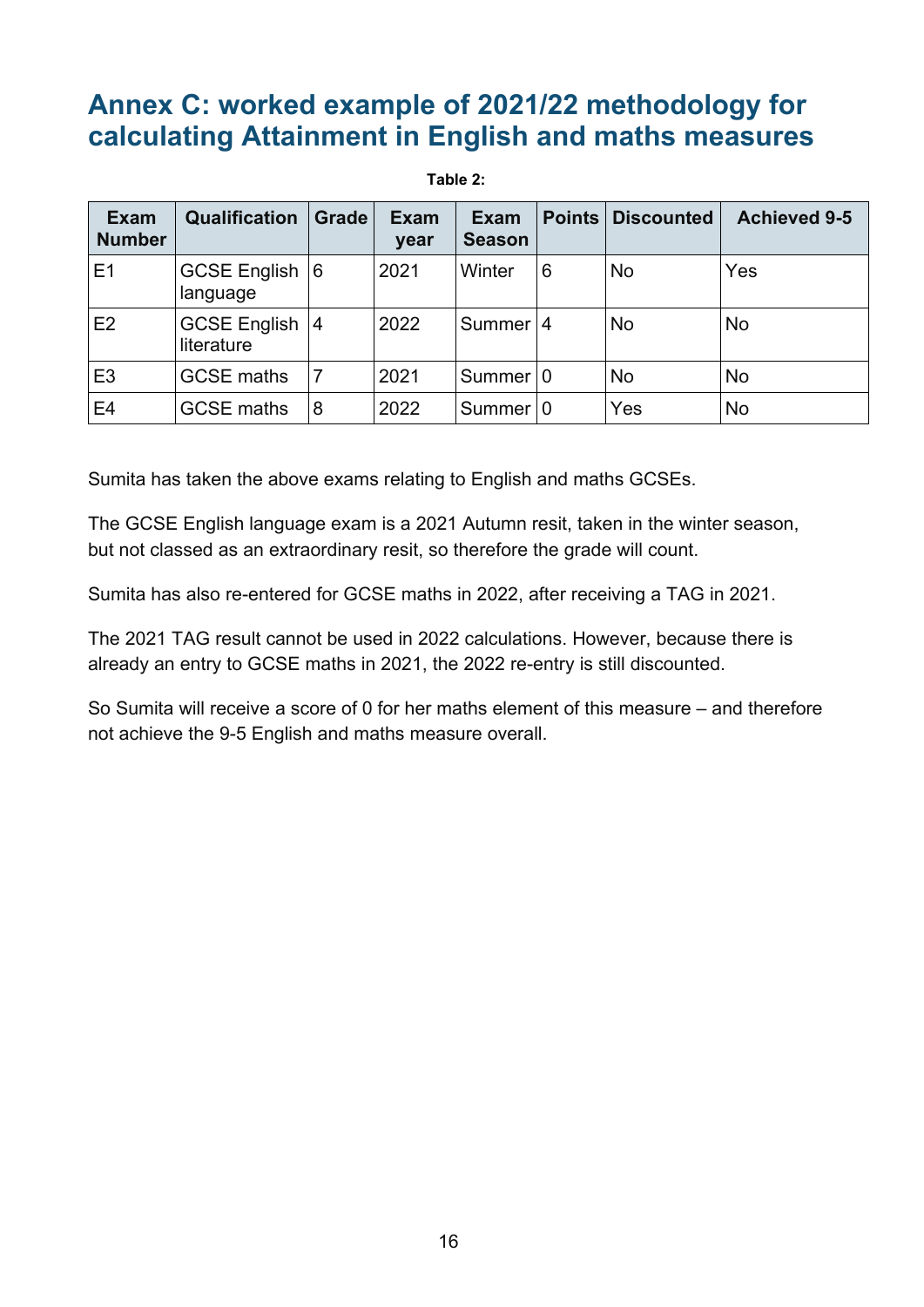# <span id="page-16-0"></span>**Annex D: worked examples of science pathways in 2021/22 measures**

## <span id="page-16-1"></span>**Science pathways example 1**

Table 3 below sets out how the science pathways would work when calculating EBacc APS in 2022 for Liam, based on his attainment in EBacc subjects in 2021 and 2022 exam years.

| <b>Exam</b><br><b>Number</b> | <b>Qualification Grade Points</b>           |                |                  | <b>Exam</b><br>year | <b>Exam</b><br><b>Season</b> | <b>Element</b>                                         | <b>Points</b><br>used<br>toward<br><b>EBacc</b><br><b>APS</b> |
|------------------------------|---------------------------------------------|----------------|------------------|---------------------|------------------------------|--------------------------------------------------------|---------------------------------------------------------------|
| E1                           | <b>GCSE</b><br>English<br>language          | 6              | 6                | 2022                | Summer                       | English                                                | <b>No</b>                                                     |
| E <sub>2</sub>               | <b>GCSE</b><br><b>English</b><br>literature | 8              | 8                | 2022                | Summer English               |                                                        | 8                                                             |
| E <sub>3</sub>               | <b>GCSE maths</b>                           | $\overline{7}$ | $\overline{7}$   | 2022                | <b>Summer Maths</b>          |                                                        | $\overline{7}$                                                |
| <b>E4</b>                    | <b>GCSE</b><br>biology                      | $\overline{7}$ | $\boldsymbol{0}$ | 2021                | Summer Science               |                                                        | <b>No</b>                                                     |
| E <sub>5</sub>               | <b>GCSE</b><br>chemistry                    | 6              | $\overline{0}$   | 2021                | Summer                       | Science                                                | <b>No</b>                                                     |
| E <sub>6</sub>               | <b>GCSE</b><br>computer<br>science          | 5              | 5                | 2022                | <b>Summer Science</b>        |                                                        | 5                                                             |
| E7                           | <b>GCSE</b><br>history                      | $\overline{7}$ | $\overline{7}$   | 2022                |                              | Summer Humanities                                      | $\overline{7}$                                                |
| E <sub>8</sub>               | <b>GCSE music</b>                           | 6              | 6                | 2022                | Summer                       | None -<br>does not<br>count<br>towards<br><b>EBacc</b> | <b>No</b>                                                     |
| E9                           | <b>GCSE</b><br>religious<br>studies         | $\overline{7}$ | 6                | 2022                | Summer                       | None -<br>does not<br>count<br>towards<br><b>EBacc</b> | No                                                            |
| E10                          | <b>GCSE</b><br>German                       | 6              | 6                | 2022                |                              | Summer   Languages   6                                 |                                                               |

#### **Table 3: Science pathways 1**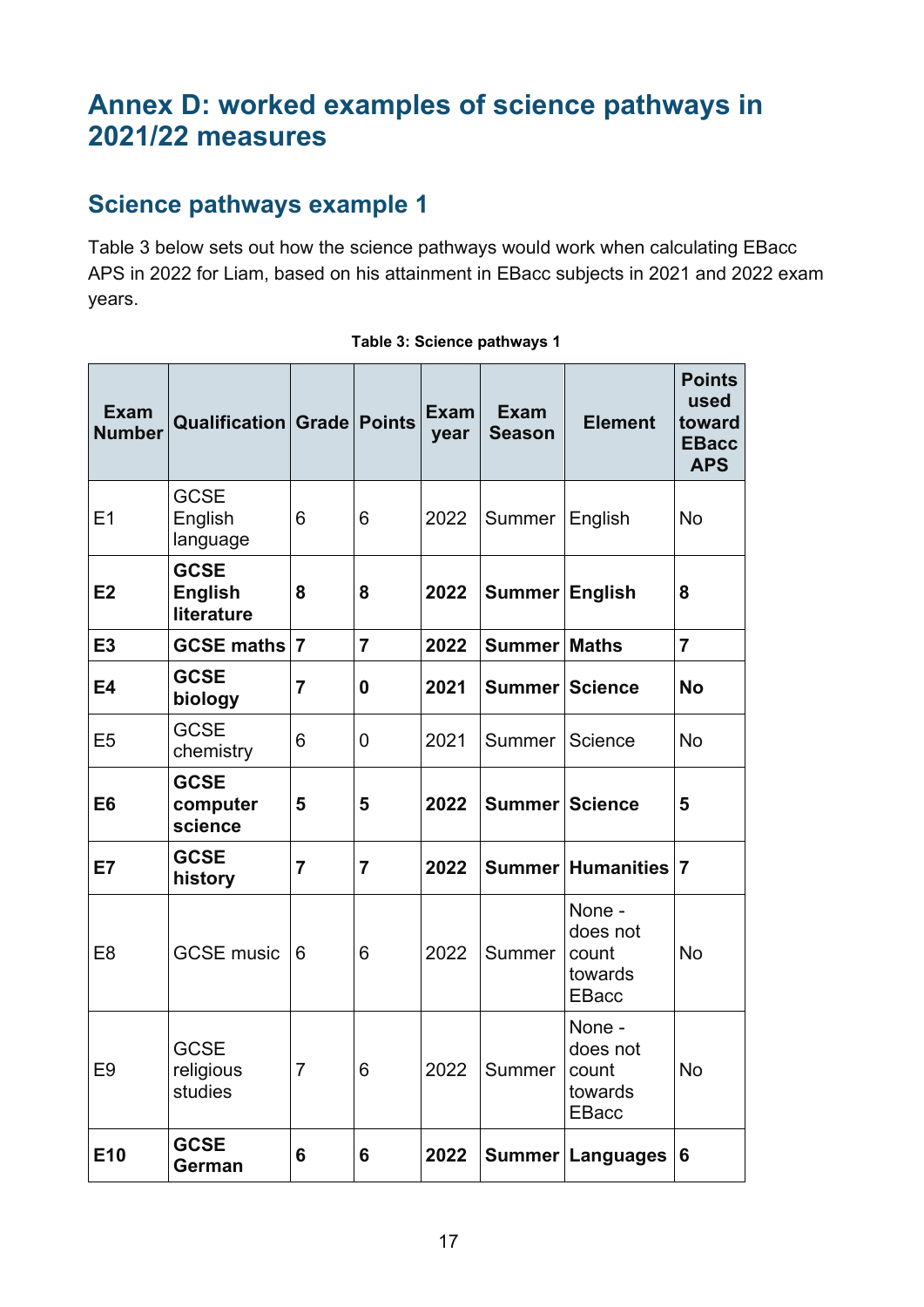**Total EBacc point score** = E2 + E3 + (E4 + E6) + E7 + E10  $= 8 + 7 + (0 + 5) + 7 + 6$ = 33 **EBacc average point score (EBacc APS)** =  $33 \div 6 = 5.5$ 

Note how the Science results are treated.

Liam is on the Individual Science pathway because he entered GCSE biology and chemistry in summer 2021.

We are able to count his entries from summer 2021 but the results for those qualifications are allocated 0 points.

Therefore in the calculation (taking the two best grades in the individual sciences), we use the grade 5 from Computer Science, but it is coupled with a 0 from Biology.

The calculation is still divided by 6, despite two qualification results not counting in the Science pillar.

## <span id="page-17-0"></span>**Science pathways example 2**

Table 4 below sets out how the science pathways would work when calculating EBacc APS in 2022 for Noah, based on his attainment in EBacc subjects in 2021 and 2022 exam years.

| Exam<br><b>Number</b> | <b>Qualification Grade</b>                  |     | <b>Points</b>  | <b>Exam</b><br>year | <b>Exam</b><br><b>Season</b> | <b>Element</b> | <b>Points</b><br>used<br>toward<br><b>EBacc</b><br><b>APS</b> |
|-----------------------|---------------------------------------------|-----|----------------|---------------------|------------------------------|----------------|---------------------------------------------------------------|
| E1                    | <b>GCSE</b><br>English<br>language          | 6   | 6              | 2022                | Summer                       | English        | None                                                          |
| E2                    | <b>GCSE</b><br><b>English</b><br>literature | 8   | 8              | 2022                | Summer                       | <b>English</b> | 8                                                             |
| E <sub>3</sub>        | GCSE maths 7                                |     | 7              | 2022                | Summer Maths                 |                | $\overline{7}$                                                |
| E <sub>4</sub>        | <b>GCSE</b><br>physics                      | 6   | 0              | 2021                | Summer                       | Science        | None                                                          |
| E <sub>5</sub>        | <b>GCSE</b><br>combined<br>science          | 7:7 | $\overline{0}$ | 2022                | Summer                       | Science        | <b>None</b>                                                   |

|  |  |  | Table 4: Science pathways 2 |  |
|--|--|--|-----------------------------|--|
|--|--|--|-----------------------------|--|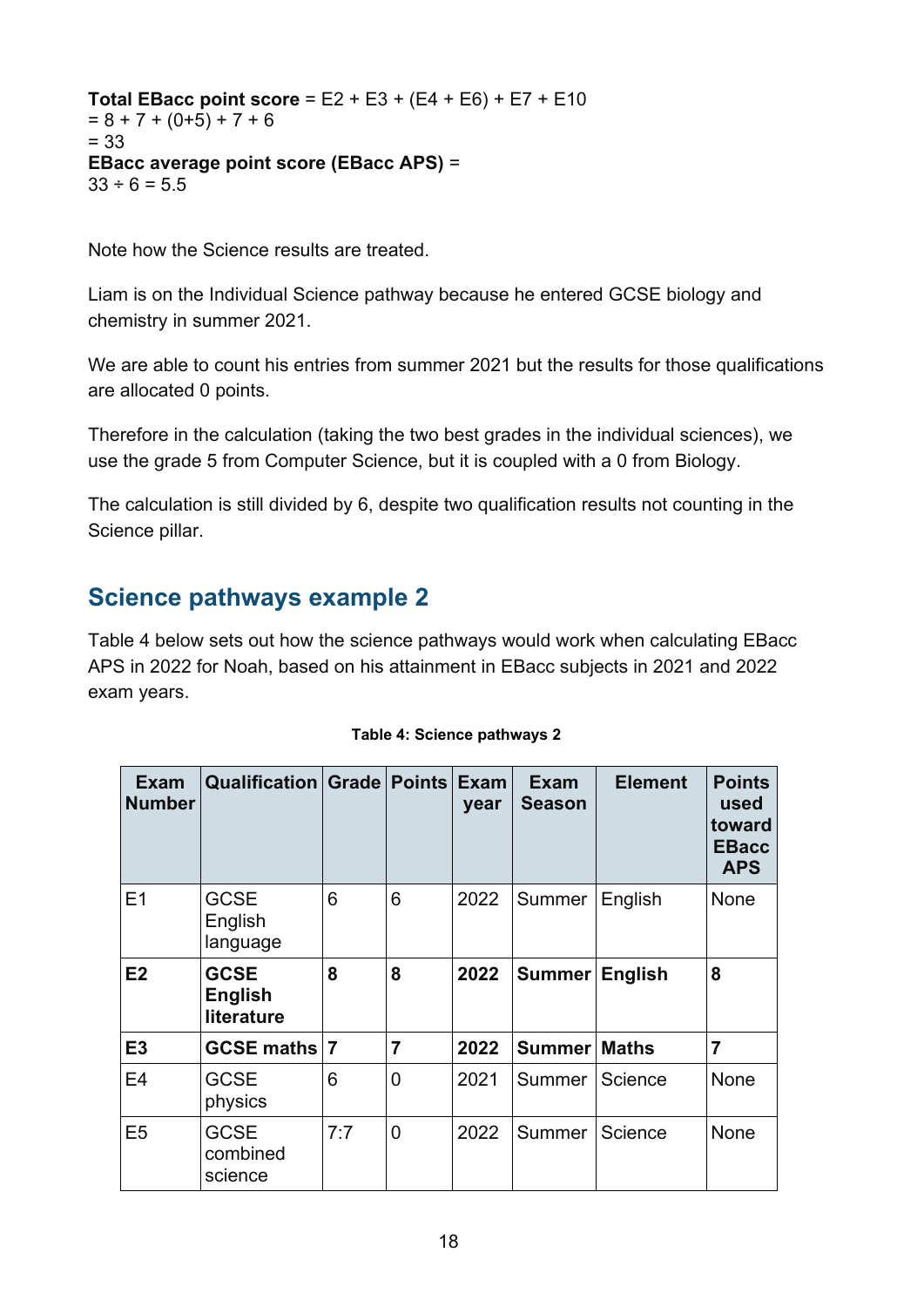| E <sub>6</sub>  | <b>GCSE</b><br>geography             | 4 | 4              | 2022 |        | Summer Humanities 4                       |             |
|-----------------|--------------------------------------|---|----------------|------|--------|-------------------------------------------|-------------|
| E7              | <b>GCSE</b><br><b>French</b>         | 6 | 6              | 2022 |        | Summer   Languages                        | 16          |
| E <sub>8</sub>  | <b>GCSE</b> art                      | 6 | 6              | 2022 | Summer | None - not<br>part of the<br>EBacc        | <b>None</b> |
| E <sub>9</sub>  | GCSE drama 5                         |   | 5              | 2022 | Summer | None - not<br>part of the<br>EBacc        | None        |
| E <sub>10</sub> | <b>GCSE</b><br>physical<br>education | 7 | $\overline{7}$ | 2022 | Summer | None - not<br>part of the<br><b>EBacc</b> | <b>None</b> |

**Total EBacc point score** = E2 + E3 + E6 + E7

 $= 8 + 7 + 0 + 4 + 6$  $= 25$ **EBacc average point score (EBacc APS)** =

 $25 \div 6 = 4.17$ 

This example highlights how a pupil is allocated to a Science pathway.

Noah starts on the Individual Science pathway in 2021, because he is entered for GCSE physics. Noah then enters GCSE combined science in 2022. Noah is considered to be on the Individual Science pathway, and therefore his GCSE combined science results are discounted.

Note that Noah has also not met EBacc requirements for individual sciences. If a pupil is on the individual science pathway, three out of four single sciences must be chosen, and the two best grades will count towards EBacc APS.